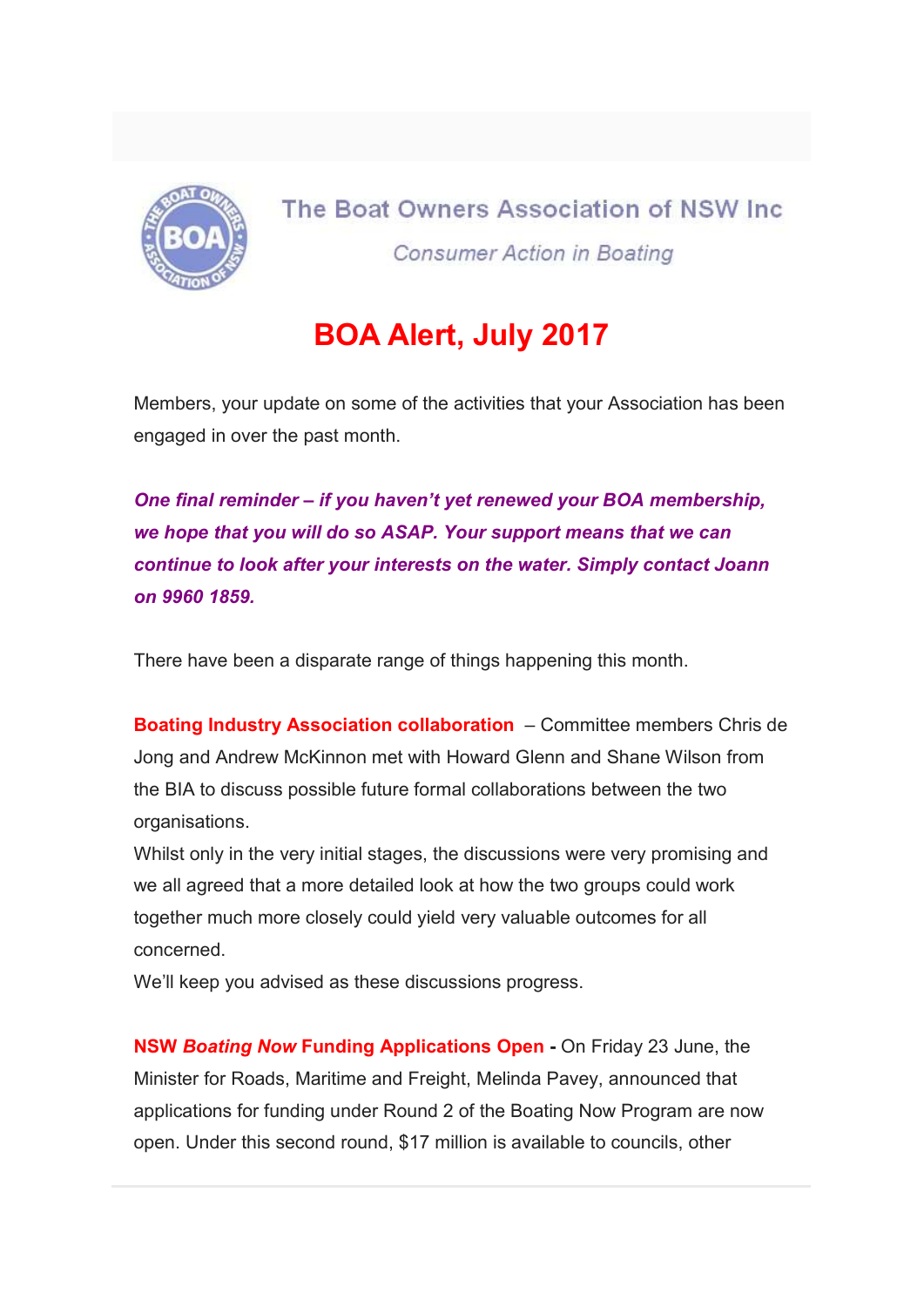authorities, community groups and other boating stakeholders to help deliver improved recreational boating infrastructure across NSW.

Projects in the past have included new and upgraded boat ramps, boat trailer parking facilities, pontoons, jetties and sewage pumpouts.

Applications for funding are open until 20 August 2017 and further details are available at:

## www.rms.nsw.gov.au/boatingnow

If there is a particular project that you feel is worth funding but need some assistance in lodging an application please email us at admin@boaters.org.au and we'll be in touch.

Crab pots/trap lines – where does responsibility lie? In the June issue of Afloat magazine, boater Mike Barry raises some very interesting points about traps and who is responsible if a boat becomes entangled. See http://magazine.afloat.com.au/?iid=153301#folio=8

The issue is a very important one and the BOA will be taking this up with RMS on behalf of members.

Bays Precinct geo-tech testing – as part of the works which are part of the Bays Precinct project, testing bore holes will be sunk in Wentworth Park and Bridge Rd in Glebe over the coming months. The works will be conducted during daylight hours and at the conclusion of works the sites will be remediated to their current state.

More information is available at https://thebayssydney.com.au/geotechnicaltesting-for-bays-market-district/

Regional Boating Advisory Groups (RBAGs) – The Association has been contacted by RMS who are trying to revitalise the advisory panel structure from waterways users back to the RMS. Vice President Chris de Jong is leading discussions as to how we can assist the process. If any member has an interest in being a participant in a local RBAG (there are about 13 around NSW) would you please email Joann on admin@boaters.org.au and let her